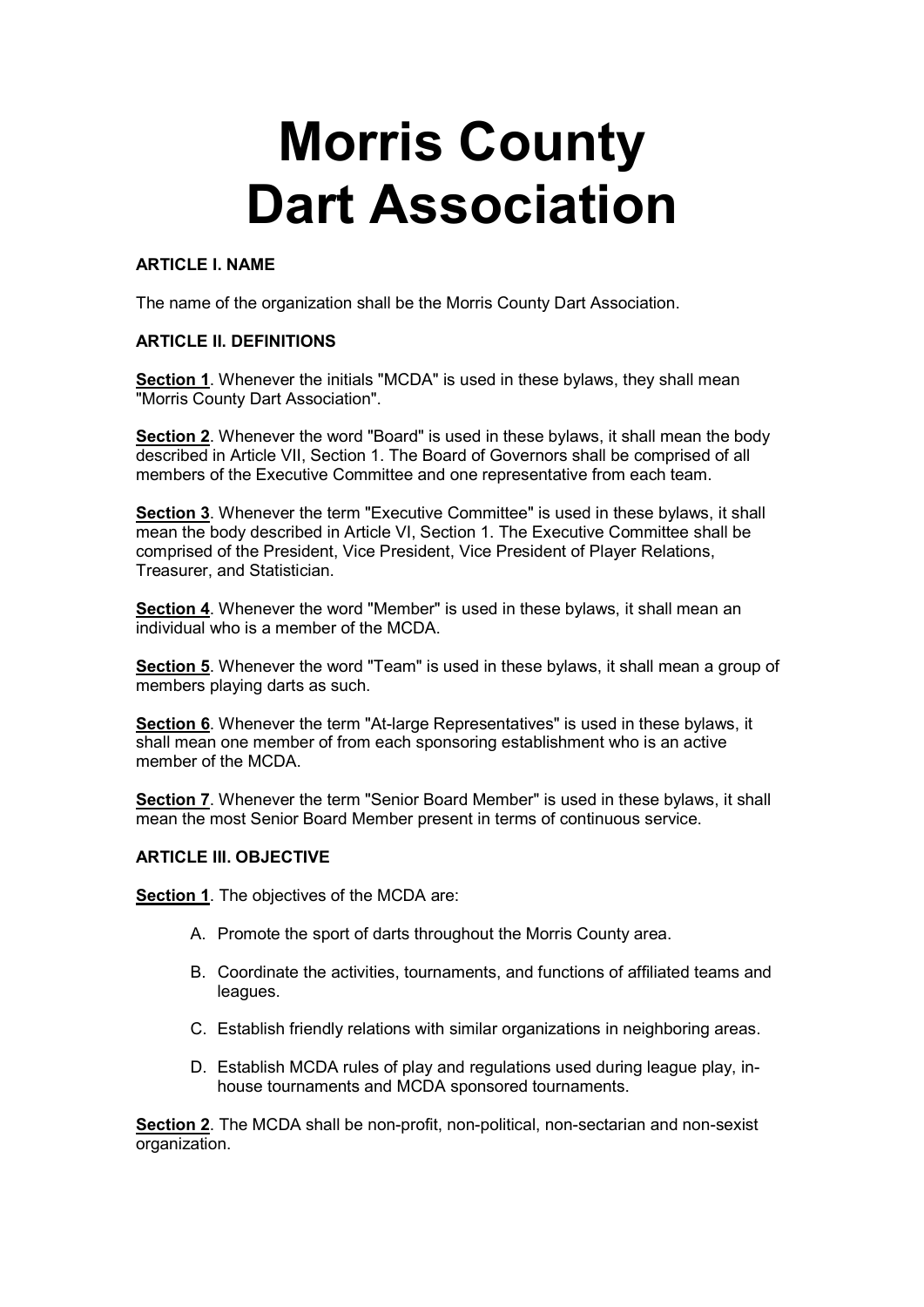## ARTICLE IV. MEMBERSHIP

Section 1. Membership is open to any person who shows interest in darts, as a sport.

Section 2. Membership may be terminated or restricted with cause.

Section 3. Membership fees shall be applicable for the period of one year from the start of play. The Executive Committee will set membership fees.

- A. Membership fees must be paid prior to playing in a match. If a member of a team plays without having their fee paid, those games will result in a forfeit.
- B. Failure of a player to make the required payment will result in their removal from the roster and inability to play on a team in the MCDA until the payment is made in full.

Section 4. Sponsor fees shall be applicable for the period of one year from the start of the regular season. The Executive Committee shall set the sponsor fee. The sponsor fee will be assessed per team.

Section 5. There shall be no refund of membership or sponsor fees for any reason.

#### ARTICLE V. CENSURE, PROBATION, SUSPENSION & EXPULSION

Section 1. Perspective: categorically and without restriction, the MCDA Executive Committee reserves the right to censure, suspend or expel any member or officer who willfully creates disharmony, behaves in a manner prejudicial to order and discipline, or tarnishes the image of the sport of darts. No player, official, sponsor, or spectator needs to tolerate embarrassment, belligerency, and defamation or poor sportsmanship from any MCDA member.

- A. Non-MCDA sponsored tournaments and matches: Problems in public or private bars, lounges and taverns are the province of the injured party, the owner/s or bartender who may seek redress under local and state laws by ejection, police intervention or arrest.
- B. MCDA sponsored events: league play and in-house tournaments and matches: With the exception of expulsion from a given tournament by the tournament director to restore order, the MCDA Executive Committee reserves the right to any disciplinary action.

Section 2. Procedure: All protests and complaints of inappropriate actions must be filed within 48 hours of the incident and must be filed in one of two ways: Hand carried letter to a member of the Executive Committee or an E-mail letter to a member of the Executive Committee including a phone number and time frame of availability for contact.

A. Within two days of hearing of an alleged incident, the President will notify the Vice President to investigate said incident. Unless the Vice President is either the party starting the complaint or an involved party in the complaint then the President or his appointee will perform this duty.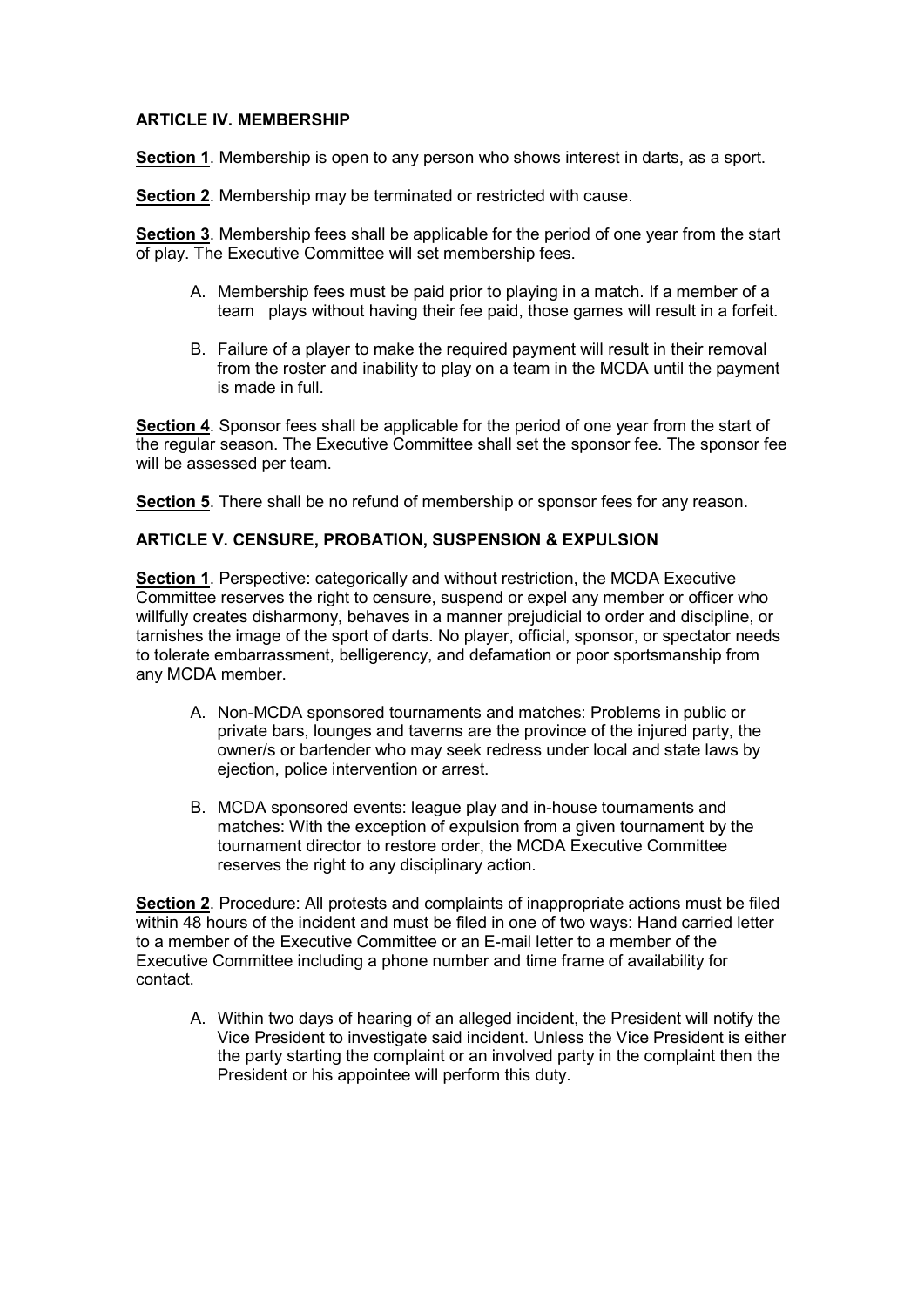- B. The Vice President will determine if there is enough evidence to warrant an "official" investigation. The Vice President will inform all involved parties that an "official" investigation is underway and make arrangements to meet with the people involved. The Vice President will try to resolve the reported disputes. He/she will make a written report within three days of his/her findings, citing all specifications and charges, if any, to the President.
- C. If the reported disputes cannot be resolved by the Vice President, the President will call a meeting of the Executive Committee within seven days to serve as a Trial Committee. The parties involved in the incident will be notified of the place and time of the trial hearing and their attendance will be requested. All involved parties will be given in an opportunity to address the Trial Committee.
- D. When the Trial Committee reaches a decision of what action to take, the accused will be informed of the decision and given an option of accepting the decision or appealing it to the Board of Governors. If the accused accepts the decision of the Trial Committee, the matter is closed and the decision of the trial committee goes into effect.
- E. If the accused chooses to appeal to the Board of Governors, the appeal will be heard at the next regularly scheduled meeting of the Board of Governors. The decision of the Executive Committee remains in effect until there is a decision made by the Board of Governors. The Executive Committee will make their report to the Board of Governors, and the involved parties will be given an opportunity to speak. After discussion, the Board of Governors will reach a decision in the matter. The decision of the Board of Governors will be final and binding.
- F. If the accuser does not appear at the trial hearing the matter will be dismissed as ungrounded accusations. If the defendant in the situation does not attend the meeting the allegations will be taken as established.

# ARTICLE VI. THE EXECUTIVE COMMITTEE

Section 1. The Executive Committee shall be comprised of the President, Vice President, Vice President of Player relations, Treasurer, and Statistician.

Section 2. The Executive Committee shall administer the MCDA within the confines set forth in the Bylaws and Standing Rules.

Section 3. The governing body of the MCDA shall be the Executive Committee consisting of the following officers: President, Vice President, Vice President of Player relations, Treasurer, and Statistician. The governing body shall have and exercise a general supervision of the affairs of the MCDA and shall manage its properties and effects. They shall assist in administration of the MCDA's policies by enforcing penalties for infractions committed by teams and individual members. They will establish communication with team members and expand the membership of the MCDA. The legitimate organizational expenses will be discussed and approved by simple majority of the Executive Committee and will be paid by the MCDA. All MCDA financial activity shall be presented, in its entirety, in the Treasurer's report at General Membership, Board of Governors and Executive Committee meetings.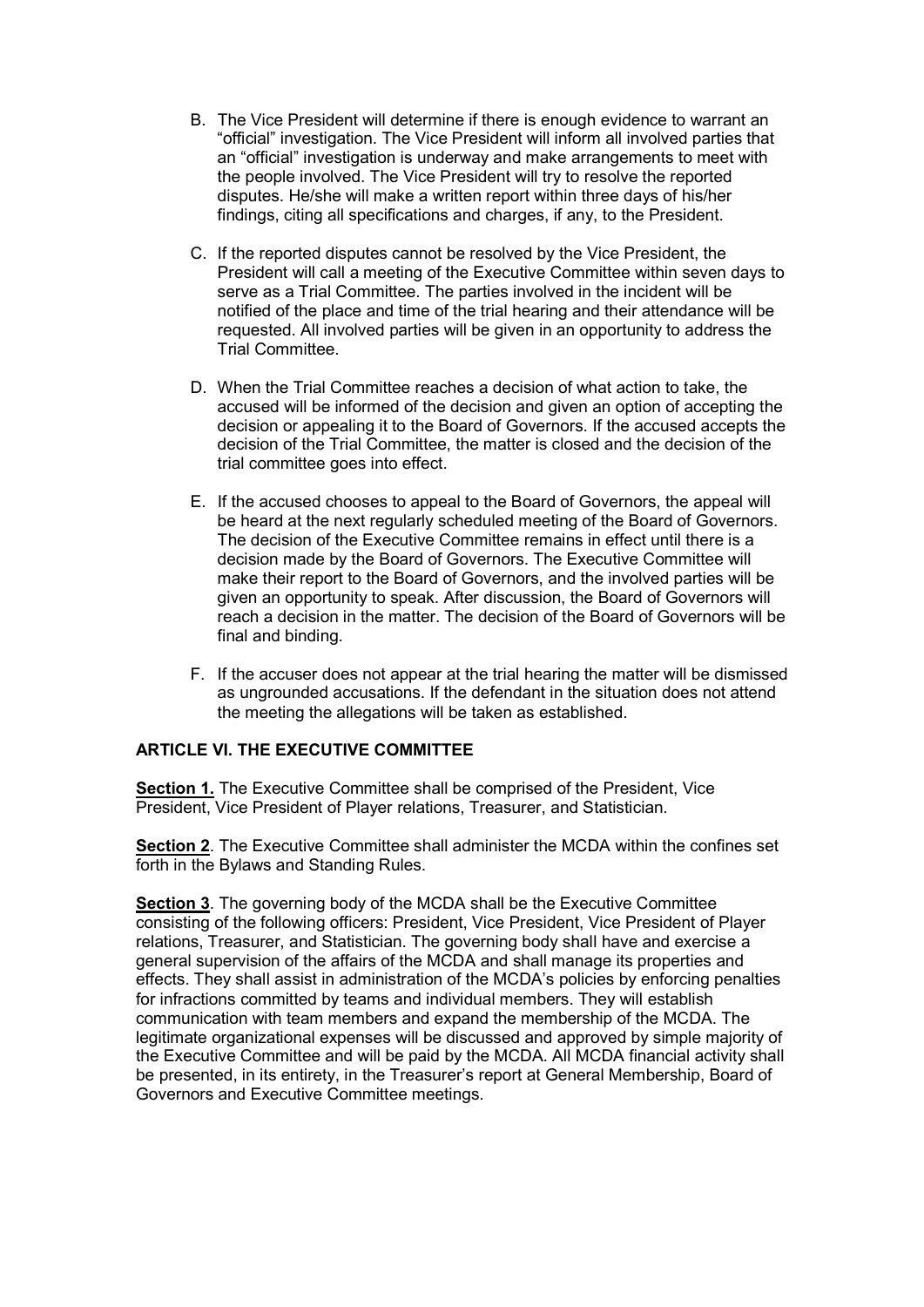Section 4. Should an Executive Committee Member resign from office during the interim between regularly scheduled Board of Governors Meetings, the Executive Committee shall be empowered to appoint an interim Executive Committee Member, to the vacancy, until the next regularly scheduled Board of Governors Meeting, provided that the vacancy was not a result of a recall proceeding. The Board of Governors must approve such appointments at the next regularly scheduled meeting.

Section 5. An Executive Committee Member automatically resigns when. without sufficient cause, he/she fails to fulfill his/her job duties as described in Article 8-Duties of the Officers.

# ARTICLE VII. BOARD OF GOVERNORS

Section 1. The Board of Governors shall be comprised of all members of the Executive Committee and one representative from each team.

Section 2. The Board of Governors must meet at least three times every season, once before, once during, and once at the end of the season. The Executive Committee will meet as deemed by the President. The Statistician in the MCDA weekly Team/Player Statistics Sheets will announce the meeting dates, days, times and locations.

A. The meeting dates will be determined at the first meeting of the season and a list distributed to the Team Captains on the dates of the meetings.

Section 3. A simple majority of Board of Governors Members, in attendance, shall constitute a quorum. And in the absence of the President and Vice President, then the Statistician/Secretary shall assume the chair.

Section 4. Proposed Bylaw revisions may be submitted in writing at any time throughout the year. All the proposed revisions received by the Statistician/Secretary will be distributed a minimum of one week prior to the last Board of Governors meeting. All proposed revisions would be voted on by ballot at the last Board of Governors Meeting of the year.

#### ARTICLE VIII. DUTIES OF THE OFFICERS

Section 1. President: The President shall preside at all Board of Governors and Executive Committee Meetings. Unless excused by the No-Vote Proviso, he/she may vote to make or break a tie. The President shall decide all questions of order, appoint all committees, unless otherwise ordered and is an ex-officio member of all committees.

Section 2. Vice President: The Vice President shall assist the President and maintaining the efficiency of the operation, and in the absence of the President, shall assume the duties normally performed by the President. The President will assign the Vice President, to preside over the operations of one of the divisions. The Vice President shall be responsible for verifying that all the playing boards, within his/her Division, are certified legal, according to ADO specifications. This shall be done a minimum of once per year and/or as needed according to MCDA standards.

Section 3. Should the President and Vice President take leave of office, the Vice President or Player Relations shall assume the duties of the President that with the provision that he/she will call for an election within 30 days of their leaving office.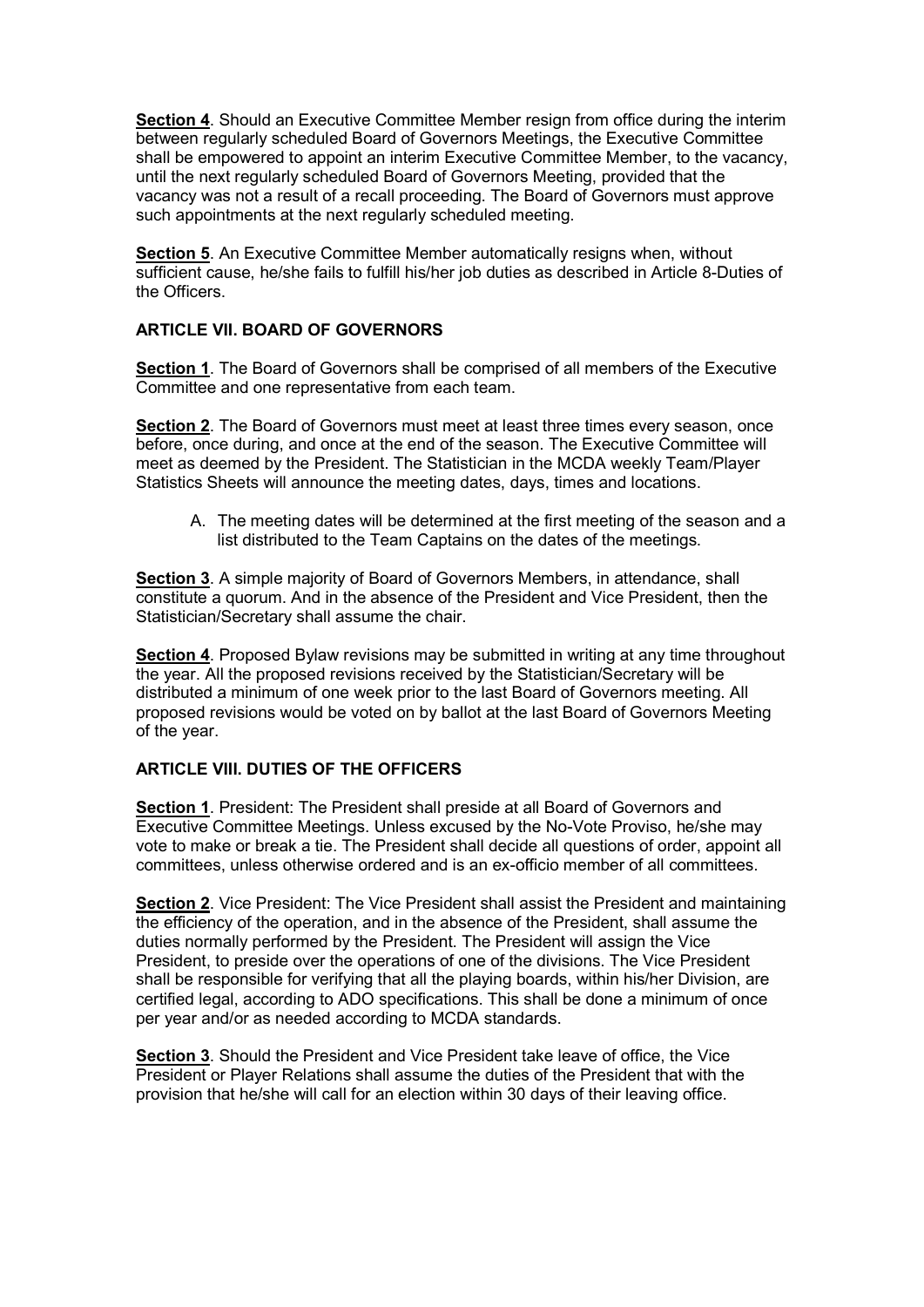Section 4. Vice President of Player Relations: The Vice President of player Relations shall handle all grievances put forth by league members. He/She shall bring said grievances to the Executive Committee for review.

Section 5. Statistician: The Statistician will coordinate league scheduling in accordance to Article 15. The Statistician will maintain all team and individual statistics. For maintaining statistics, the Statistician will be compensated annually for an amount approved by the Board of Governors. The Statistician will receive two payments once at the mid-point and once at the completion of the season.

Section 6. Treasurer: The Treasurer shall receive and maintain custody of MCDA funds and shall promptly deposit all monies received. He/she shall be responsible for collection of dues and fees. He/she shall be required to submit a Treasurer's report at a regularly scheduled Board of Governors Meeting. At the expiration of his/her term of office, he/she shall turn over all books and pertinent papers to his/her successor. He/she will be responsible for setting up a multi-signature checking account that shall require two signatures for any withdrawals. . The Treasurer's signature must be on all checks, along with either the President or the Vice-President's signature.

Section 7. At-Large Representatives: At-large Representatives for each individual sponsor may be elected, appointed or chosen in any manner agreeable to the sponsor and the teams.

Section 8 Vote Proviso: During an appeal, no Board of Governors Member may vote on a protest and/or complaint of inappropriate actions taking place on a team that plays for the same sponsor that they do.

Section 9. Internet Access: Members of the Executive Committee must have access to the Internet. Each team must have someone with Internet access, in order, to receive statistics, minutes and other necessary information.

# ARTICLE IX. MEETINGS

Section 1. The order of business and/or procedure of any Board Meeting or any subject not covered by these Bylaws, where noted in the Board Minutes, shall be subject to "Robert's Rules of Order", newly revised. However, should there be a conflict with these bylaws and/or "Robert's Rules of Order", newly revised, the latter shall prevail.

Section 2. Board of Governors Meetings: Participation in such meetings shall be all MCDA members, with voting limited to Board of Governors Members only. The President or Presiding Officer reserves the right to expel any observer at his/her sole discretion.

Section 3. Called Meetings: Called meetings should be announced when business of an urgent nature precludes waiting until the regularly scheduled meeting. Called Meetings for the President or any two members of the committee may call the Executive Committee at any time. Called Meetings for the President or any two members of the board may call the Board of Governors at any time. These called meetings should allow for 72 hours' notice, if possible.

#### ARTICLE X. ELECTIONS

Section 1. The Officers of the MCDA listed in Article VI - Section 1. of these bylaws, will be elected within one month of the beginning of the regular season.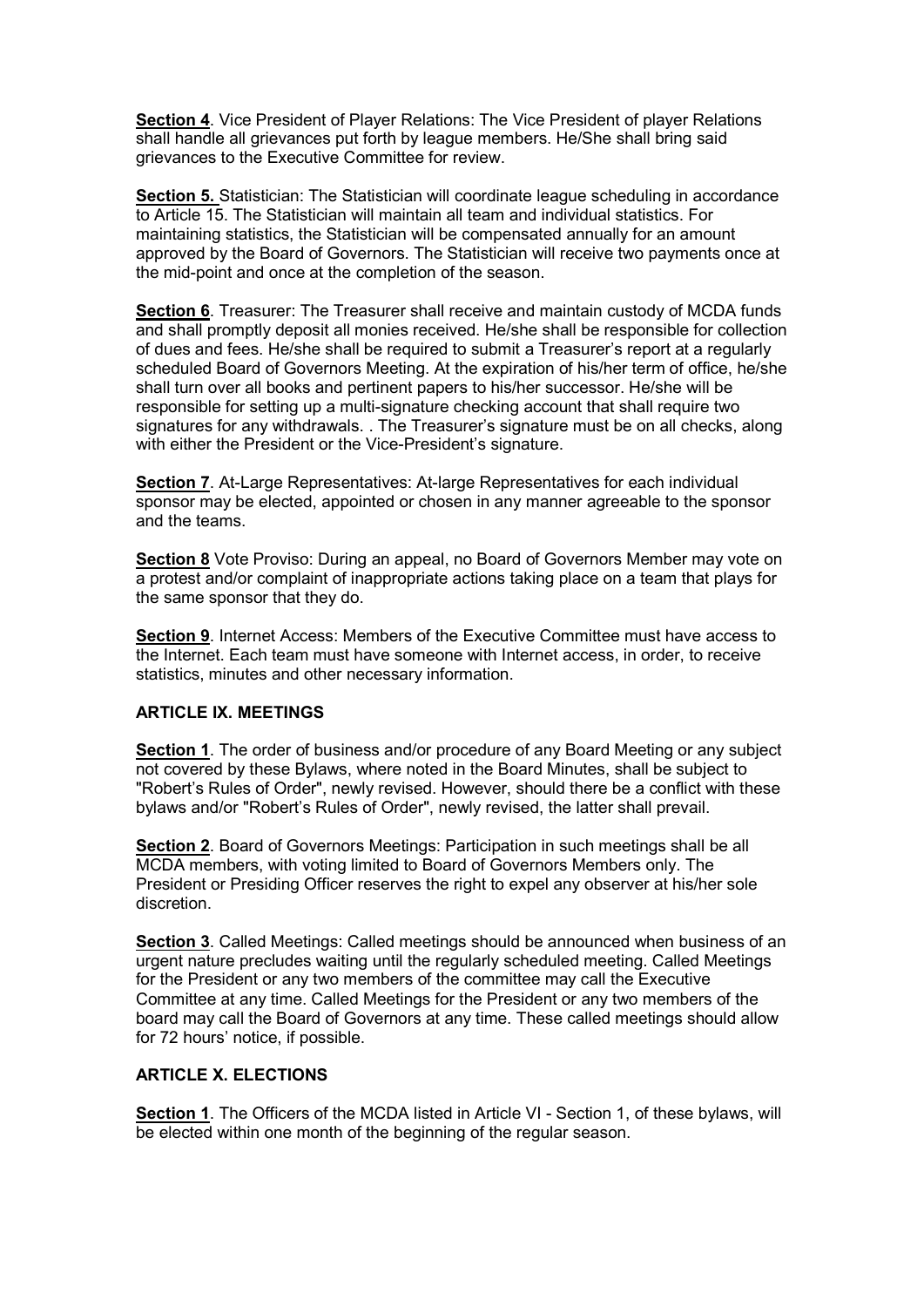Section 2. The Board of Governors will accept nominations, at least two weeks prior to the elections. Any MCDA member who has been part of the league for at least one season and not on suspension or probation is eligible to run for an elective office. Members nominated must accept the nomination.

Section 3. Each candidate must receive at least a simple majority of the total votes cast for that office, to be elected.

Section 4. All captains of MCDA Teams are eligible to vote, except those on suspension or probation. In the event a captain is unable to attend, he/she may send a representative in their place.

Section 5. The Statistician/Secretary shall serve as the Vote Supervisor.

Section 6. Procedures to be followed by the Vote Supervisor:

- A. Ballots are to be distributed, by the Vote Supervisor, to each captain of MCDA Teams, who is eligible to vote.
- B. Captains will vote by making a mark in the space provided for one (1) named for each office that they are voting. Voting for more than 1 person, for the same office, nullifies both votes. Marks will be ink only. Voting in pencil nullifies the entire ballot.
- C. Having completed voting, the ballot will be placed in a ballot box.
- D. The Vote Supervisor, along with the President, will count all the ballots out loud. The results will be given upon completion of the count.
- E. Absentee ballots will only be accepted if the Executive Committee had previously approved their use and only in the approved fashion.

Section 7. The President will have the Secretary notify all team captains of the election results by the first week of play.

Section 8. No MCDA member may hold more than one office on the Board of Governors or have more than one vote.

Section 9. Executive Committee members will serve a term of two years.

# ARTICLE XI. RECALL OF EXECUTIVE COMMITTEE MEMBERS

Section 1. Any Executive Committee Member may be re-called from office by a majority of those Board Members, in attendance, at any Board of Governors Meeting.

Section 2. Any Executive Committee Member recalled by the Board of Governors has the right to appeal such recall action. Such appeal must be in writing and received by the President no later than ten days after the Board of Governors recall ruling. If, after consideration of the appeal by the Board of Governors, the appeal is rejected, there can be no further appeal.

Section 3. Recall voting shall be accomplished by secret ballot.

Section 4. If the President is recalled, the Vice President shall assume the office, after which a new Vice President will be elected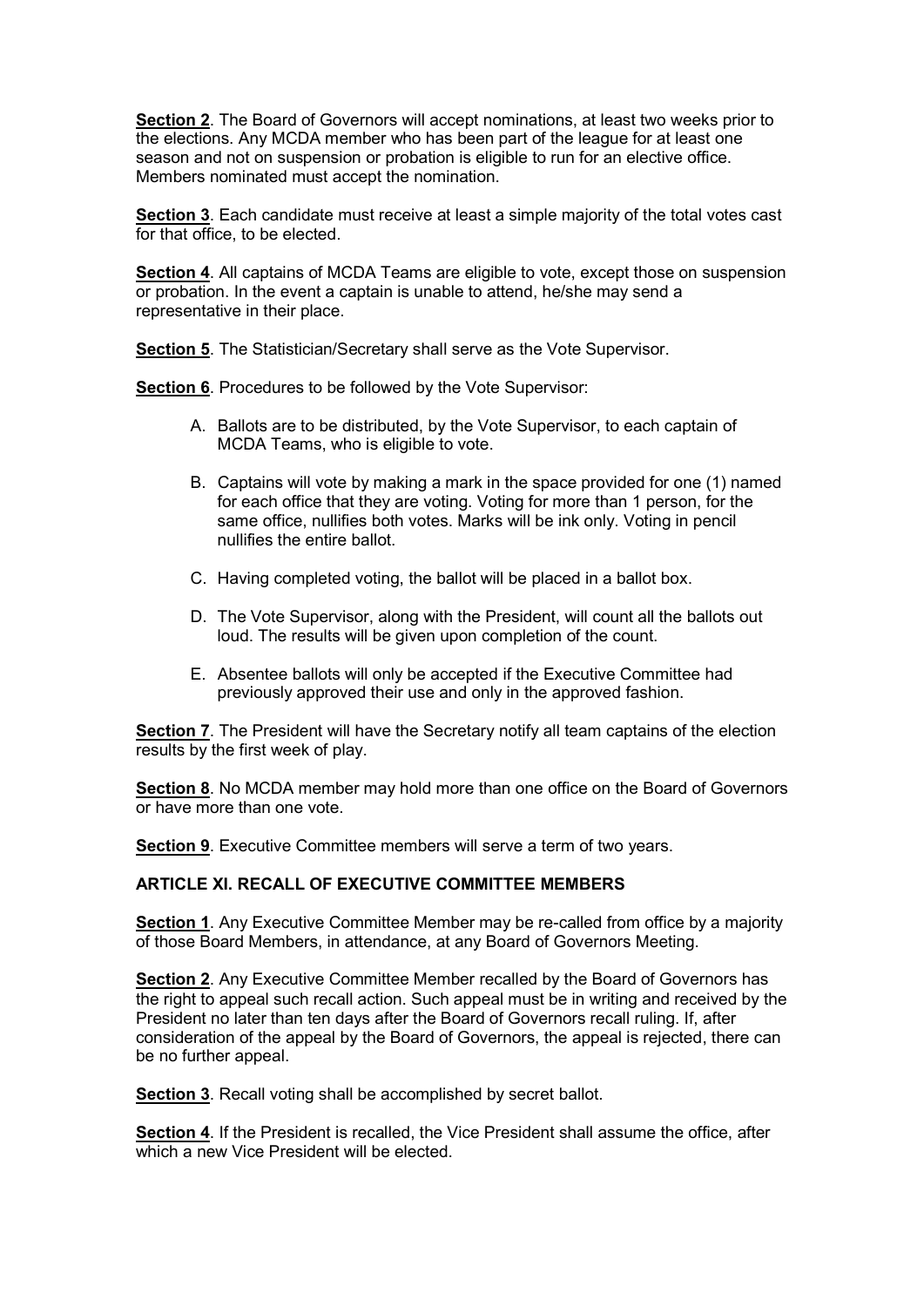Section 5. Should the President be recalled and appeal his/her case, his/her duties shall be assumed by the Vice President from the date of the petition until a final determination is made by the Board of Governors. In the absence of the Vice President the Senior Executive Committee Member will assume his/her duties, in his/her absence.

# ARTICLE XII. TEAM ENTRANCE TO LEAGUE PLAY

Section 1. The MCDA reserves the right to approve new teams and new sponsors prior to affiliation with this association. The Executive Committee has the authority to approve or reject a new team or new sponsor.

Section 2. The MCDA reserves the right to expel any teams or sponsor by a two-thirds majority of the Board of Governors.

# ARTICLE XIII. PLAYING RULES

## Section 1. General

- A. All dart events played under the exclusive supervision on and/or sanction via the league shall be played in accordance with the following rules. All players/teams should play by league rules and where it is necessary, any supplemental rules stipulated by the league Board of Governors
- B. Any player/team, who, during any event, fails to comply with any of these league rules, shall be subject to disqualification from the event.
- C. The interpretation of the league rules, in relation to a specific Dart event, shall rest with the league Executive Committee whose decision shall be final and binding.
- D. Good sportsmanship shall be the prevailing attitude during the league play.
- E. Gambling is neither permitted nor sanctioned by the league.
- F. The league assumes no responsibility for accident or injury on the premises.

#### Order of Match Play

Leg 1. Four (4) single games of 401, single in double out.

- Leg 2. Three (3) doubles games of killer cricket, with points.
- Leg 3. Four (4) single games of 301, double in double out.
- Leg 4. Four (4) single games of killer cricket with points.
- Leg 5. Three (3) doubles games, 501 single in double out.

One point will be awarded for each game of singles. Two points will be awarded for each doubles game except the last game of 501, which will receive 3 points only during the regular season. A total of twenty-five (25) points will be awarded for each match and twenty-four (24) for playoffs.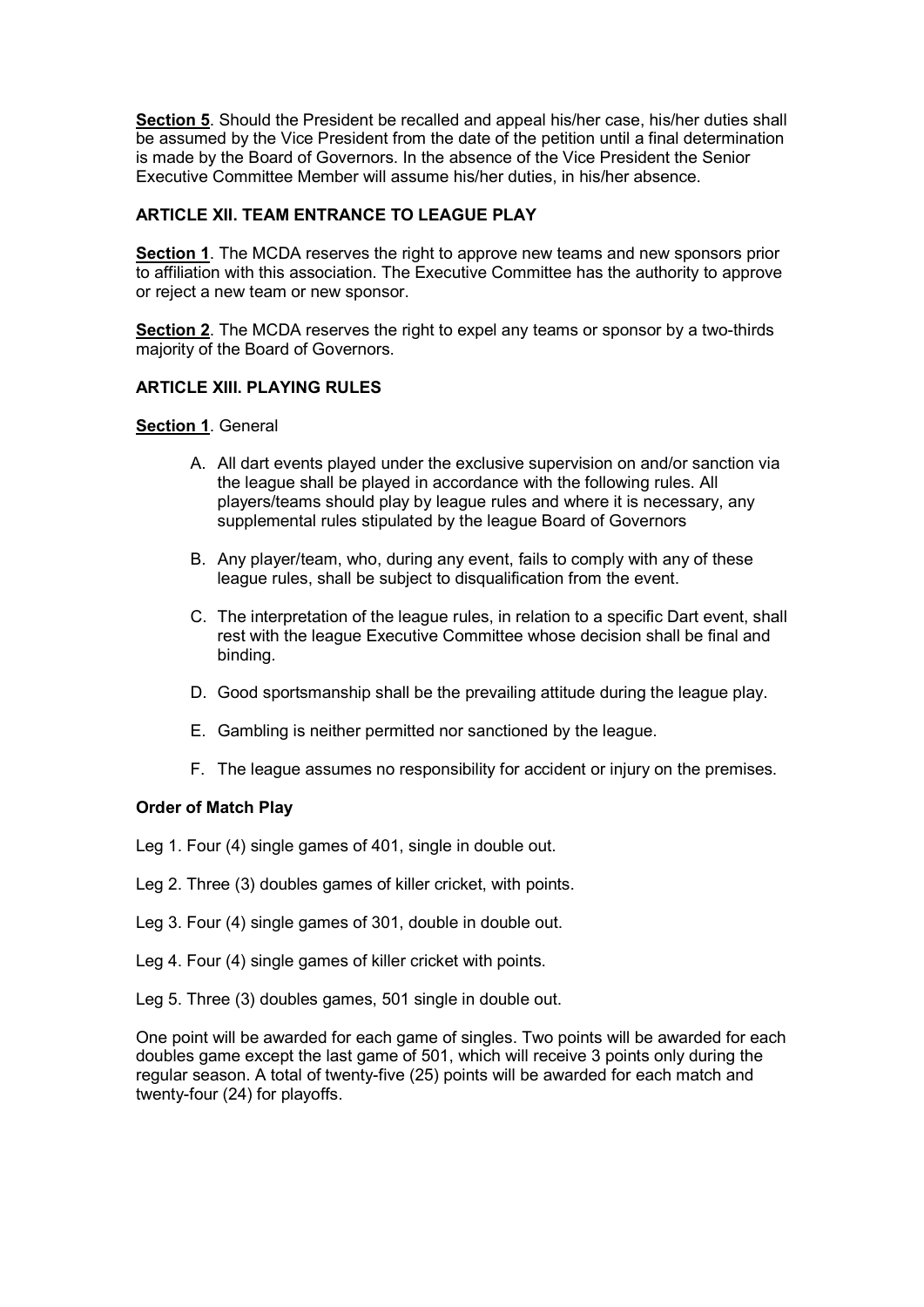# **Section 2. Score Sheets**

- A. The official MCDA score sheet will be used by all teams and as a worksheet for both teams. Winners of each game will be marked with a "W." Both team captains must indicate their lineup, one leg at a time, and no substitutions will be allowed after the lineup is made. Both team captains are responsible for recording high scores, high ins, and high outs and will sign the scorecard. The team captain must deliver the score sheets by the designated time.
	- a. If score sheets are not turned in, on time, the team will be sanctioned.
	- b. No All-Star points will be credited to any individual, regardless if the sheet is turned in at a later date.
	- c. Teams will be given only one grace period
- B. All score sheets are to be filled out completely and signed in pen.
- C. Captains will only enter high "ins" or "outs" that total 95 points or higher.
- D. Captains will only enter tonnage points that total 95 or higher.
- E. Captains will only enter cricket points that total 5 or higher.
	- a. Cricket points will only count if the dart thrown is needed. (Example: Your opponent has all his numbers closed and you are up on points and need only three corks. Your first two darts are single corks and your last dart is a double cork. It shall be scored as only two single corks and a double cork {C7} because three darts were needed to end the game.) If your opponent already has corks closed, then it would be scored as three single corks {C6}
	- b. Any points scored after the match winning dart is thrown will not count.
- F. 500 club is when a player has a total of 500 tonnage points or higher in one match.
- G. Low game of 301 will be awarded to a player who finishes a leg of 301 in 10 or less darts thrown.
	- a. All darts thrown count towards the total, not just from when the opening double is hit.
	- b. Example: If a player throws 6 darts and does not get in, then proceeds to finish the game in 10 darts, the total thrown is 16 darts and does not count as a special.
- H. Failure to turn in the score sheet on time, result in the following penalties;
	- a. First offence- warning issued to Captain.
	- b. Additional offences- individual all-star points will not be counted regardless if sheet is turned in at a later date.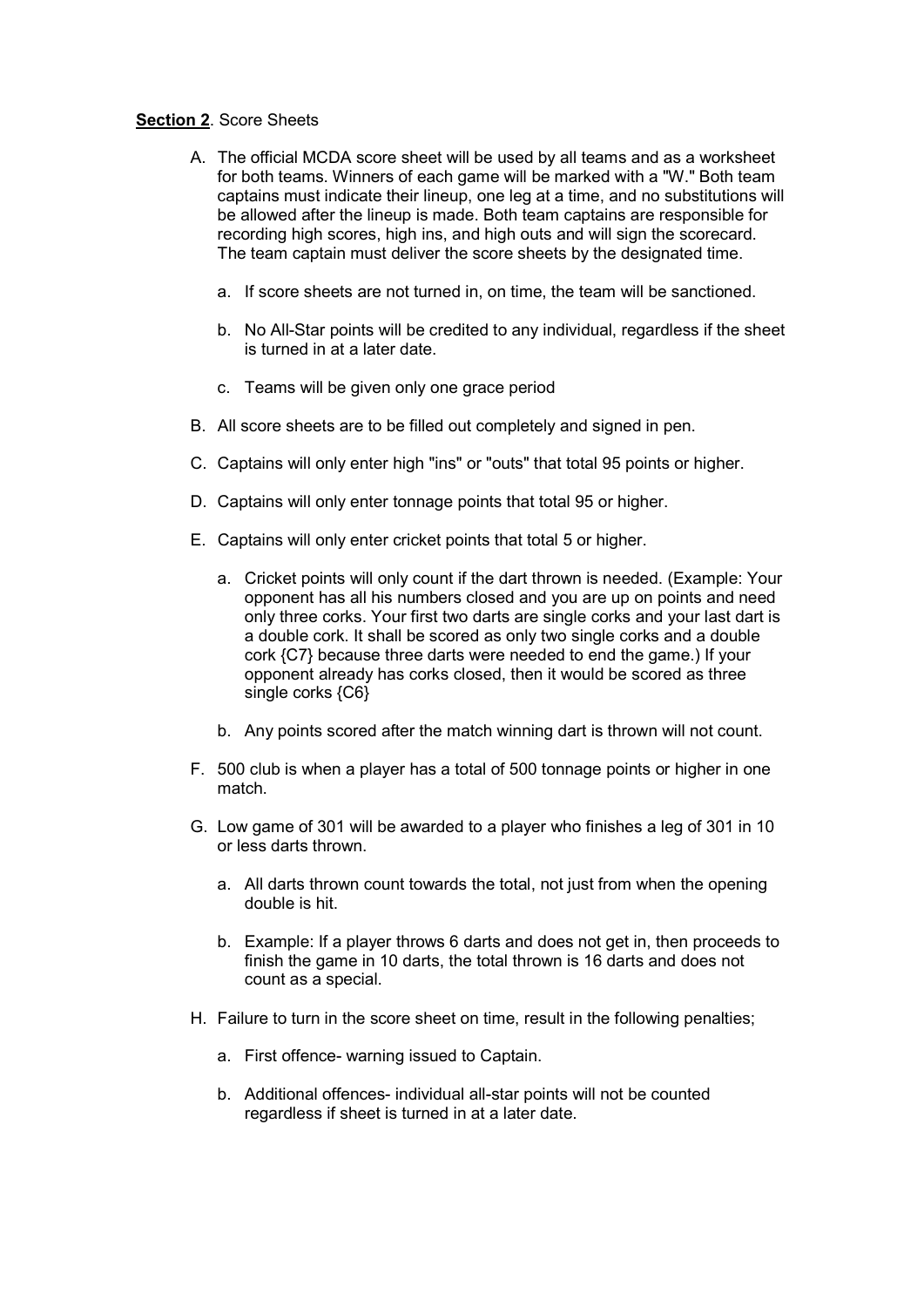#### **Section 3. Forfeits**

- A. League play will commence promptly at 730 p.m. on Tuesday. It is permissible to start early provided, that both teams are present and both captains concur. If a team is not present at 745 p.m. all games and points will be forfeited, unless an agreement is made by the team captains. A match may be postponed by agreement by both captains for reasonable situations of convenience. The hosting location may also be changed by agreement of both captains. However, the match must be completed prior to the last scheduled league play date. A forfeit will be declared for failure of a team to attend a scheduled match. Captains, claiming forfeit, must list all the players present and have one member of the opposing team, if any are available, sign the score sheet. Any games played, before a forfeit is declared, will count (win or lose), as will the statistics. The team, claiming forfeit, will be awarded points for all the games not played, but no player will be credited with playing a game. Any team with at least four (4) players in attendance at the scheduled starting time must play that match if the opponent is present. A team with less than four (4) players in attendance by 0745 p.m., will forfeit the match, unless both captains agree to extend the timetables.
- B. A forfeit will be declared for use of a non-roster or a suspended MCDA player. The use of unauthorized player/s will result in the entire match being forfeited. It is the responsibility of the team to accept the penalty of playing shorthanded if they cannot fill a team with only MCDA members in good standing. A match can start with only three (3) players in attendance. When it becomes time to start a game and there is no one to play the game, that particular game will be forfeited to the opposition, unless the captains agree otherwise. It is suggested that, in good sportsmanship, a compromise be worked out.
- C. Any team that forfeits 50 (individual) games by midseason, will be disbanded.
- D. Any team that forfeits 75 (individual) games at any point will be disbanded.
- E. The Executive Committee, on an individual basis, will hear extenuating circumstances.

Section 4. A nine dart warm up is the maximum allowance per player.

Section 5. Players and scorekeeper only, are allowed, inside the playing area.

Section 6. Opposing players must stand at least two feet behind the player at the oche (line).

Section 7. The Throw

- A. All darts must be thrown from the hand.
- B. A throw shall consist of three darts unless a game is finished in a lesser amount.
- C. Any dart bouncing off or falling out of the dartboard shall not be re-thrown, except when throwing for the cork, at the start of the game.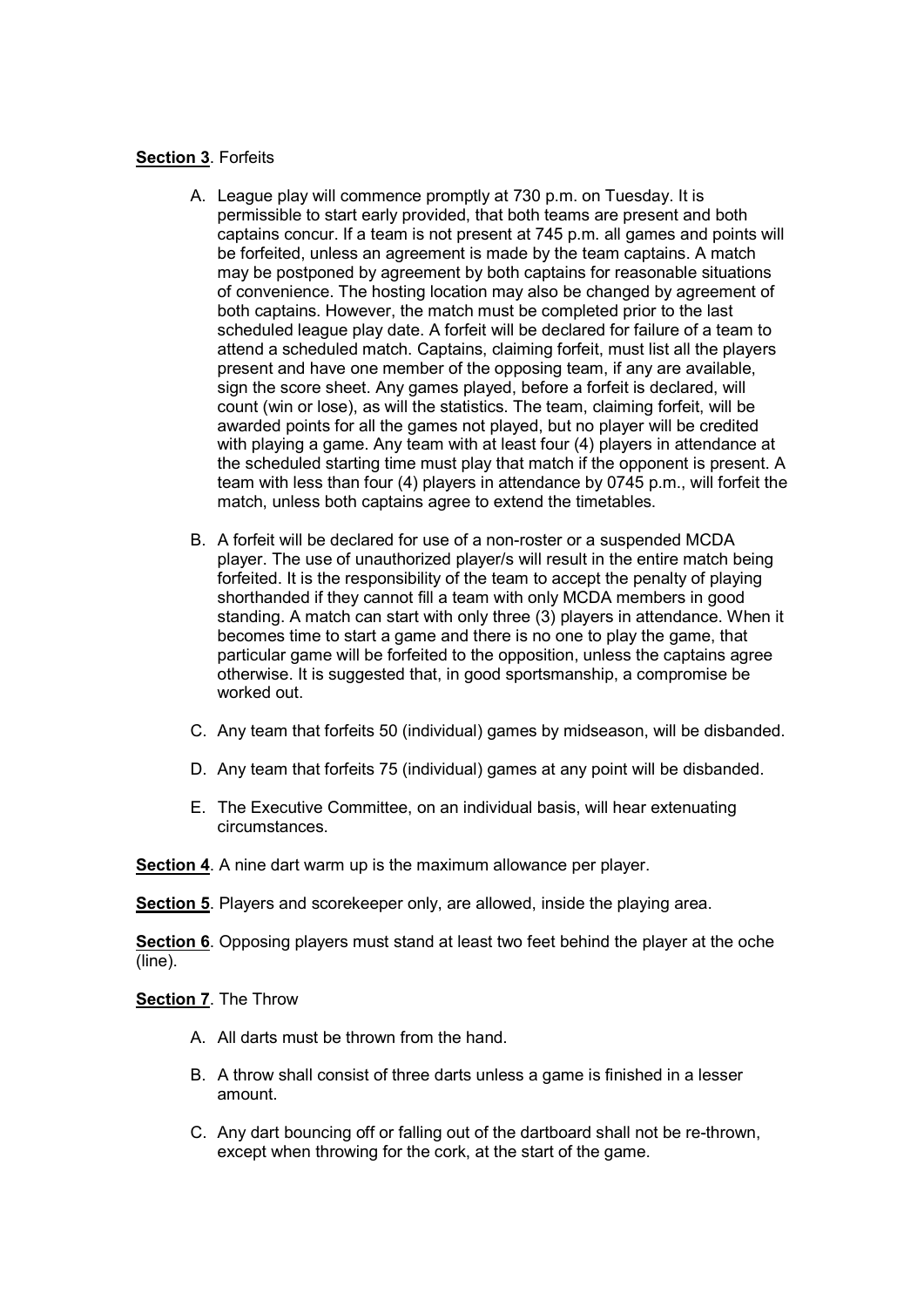D. If the thrower removes any dart that is in the board before the completion of the throw only the darts in the board will be counted for score and any remaining darts will be forfeited for that throw.

## Section 8. Starting and Finishing

- A. The home team will have the option of throwing first for the cork in each game of each leg.
- B. The second thrower may acknowledge the first as an inner Bull (cork) and ask for the dart to be removed prior to his/her throw.
- C. The dart must remain in the board, in order, to count. Additional throws may be made when throwing the cork until such time as the players dart remains in the board. Should the second player dislodge the dart of the first, a rethrow will be made with the second thrower now throwing first.
- D. Re-throws will be called if the scorekeeper cannot decide which dart is closer to the cork, or both darts are in the inner bull or both darts are in the outer bull. The decision is final. The person who shot second will now shoot first.
- E. In 01 games, once the winning double out is hit, the game is over, regardless of whether further darts were thrown after the winning dart. The winning dart must remain in the board for verification.
	- a. Example: A player has 40 remaining. On his/her first dart, he/she hits the double 20 but does not believe it is in. The shooter throws the remaining two darts and hits additional points, like a single 20, double 5, single 5, another double 20...anything. After the round of three darts is complete and the shooter retrieves the darts, he/she realizes the first dart was in the double 20. In this case, the game is over, and this shooter has won, provided that the first dart is still in double 20 (and has not fallen out). The additional two darts thrown simply do not count.

#### Section 9. The Game

- A. Any player listed in a doubles leg can shoot for the cork regardless of position on the scoresheet.
- B. It is permissible for a doubles team to participate with one player, provided that team forfeits a turn in rotation equal to the missing player. The missing player may not join a game in progress.
- C. No player may participate in more than one game per leg, either singles or doubles.
- D. No player may participate in more than four legs in any one match.

#### Section 10. Additional Rules

A. Any rules listed in these bylaws supersede all other rules.

# ARTICLE XIV. TEAM ROSTER

Section 1. Rosters must be submitted, prior to the beginning of the season, with at least six players, to a member of the board.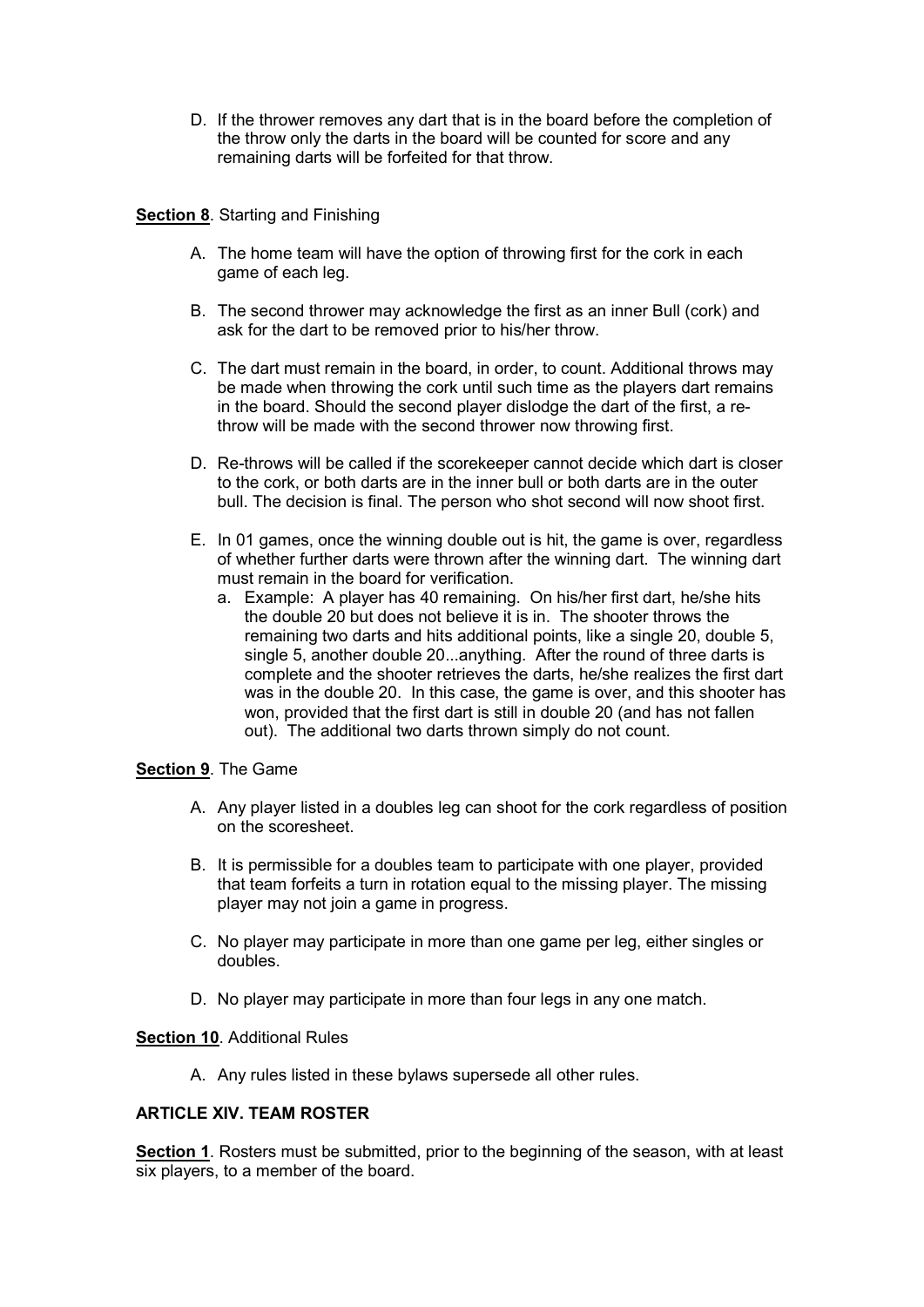Section 2. Rosters will be final before the start of the first week of the second half of the season.

**Section 3.** New players may be added to a team's roster up to January  $14<sup>th</sup>$ , 2020 of the 2019-2020 season, provided they meet the specifications of the division they are joining. Roster additions must be reported to the Executive Committee and the new player shall not be allowed to play until all league dues are paid in full.

Section 4. If a player is on a team roster but never throws a game for that team, he/she may switch to any team with Executive Committee approval, prior to the halfway point of the season. These roster changes must be reported to the Executive Committee and the player shall not be allowed to play until league dues are paid in full.

Section 5. Players in good standing may be allowed to switch teams once prior to the half way point of the season with the approval of the Executive Committee. The Executive Committee will review each case to confirm that such a change does not provide any unfair advantage for either team involved. If the Executive Committee approves the change, the player shall lose all personal statistics accrued prior to the change of team. The prior team will retain all statistics under the forfeit column.

Section 6. Players in good standing from a disbanded team may join another team's roster prior to the half way point of the season with Executive Committee approval.

Section 7. Teams wishing to change sponsors in midseason must have the approval of the Executive Committee before starting play in the new venue.

Section 8 - A substitute player can be used up to 3 times with a fee of \$10 per match during the regular season schedule. Multiple substitutes can be used during the course of the season. Substitute players MUST BE APPROVED BY A BOARD MEMBER in advance. Please contact a board member before 5 PM on day of match to request approval of a substitute. The \$10 substitute fee must be paid within 2 weeks of using the substitute player. Failure to pay on time will result in all games played by the substitute player being changed to forfeit losses. This includes any double games that the substitute played. Unpaid substitutes will no longer be in good standing with the league. And teams that have not paid for substitute players will not be allowed further substitute players in future matches. Any substitute player fees paid for a person shall be applied to full season dues for that person in the event that he/she is added to a team roster as a full time member. The standard roster addition cutoff date will apply (half way point of the season). Any substitute wishing to become a full time member must do so before the halfway point of the regular season.

#### ARTICLE XV. SCHEDULING

Section 1. The Statistician shall be responsible for formulating the season schedule.

Section 2. The President may appoint a committee to assist in scheduling.

Section 3. The Board of Governors will decide when, if and how to implement the, B and/or C divisions.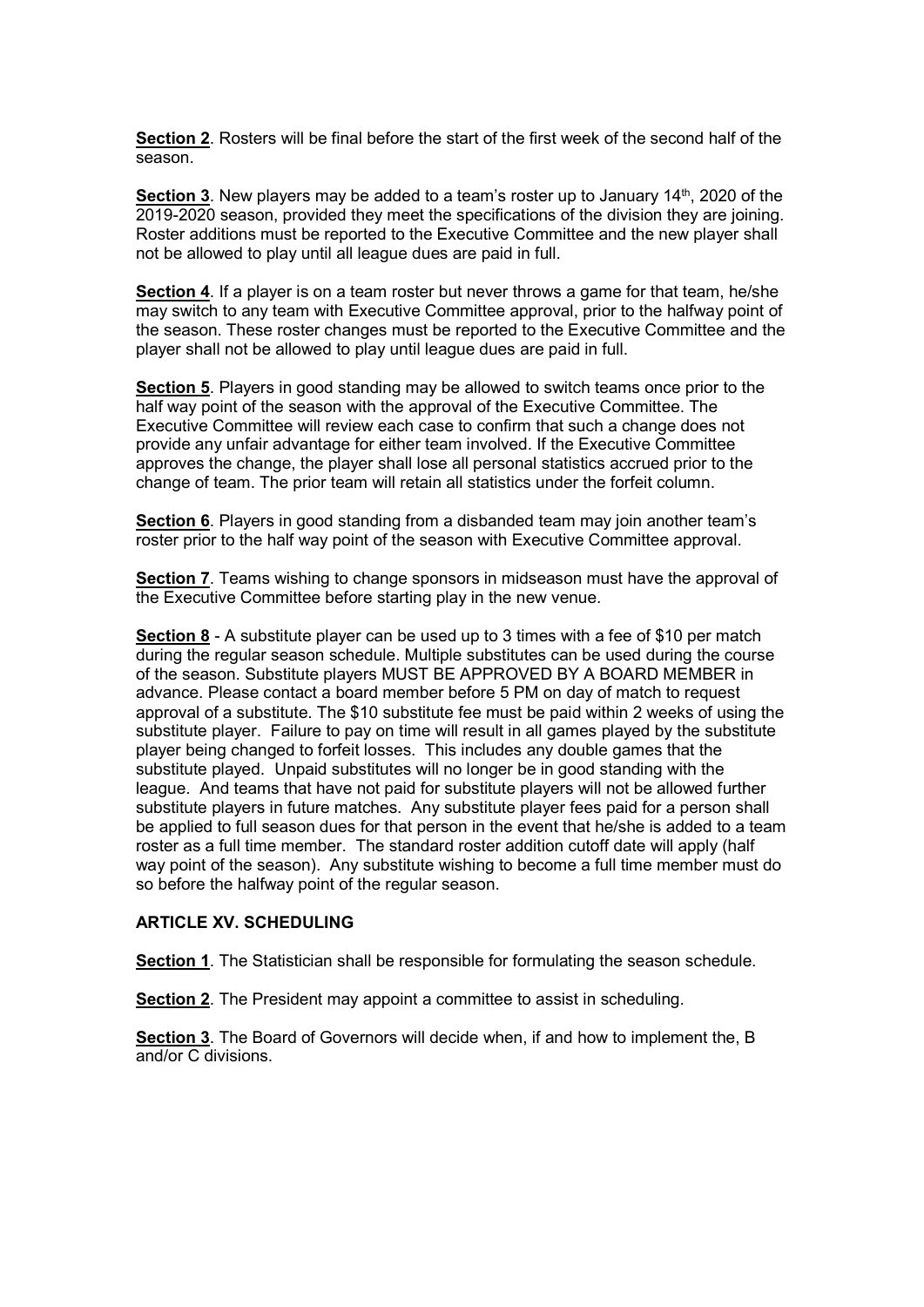# ARTICLE XVI. TEAM CAPTAIN DUTIES AND RESPONSIBILITY

Section 1. Captains for each individual team may be elected, appointed or chosen in any manner agreeable to the team, provided the member is in good standing. If desired, a co-captain may also be chosen to share the duties and responsibilities, but the team still has only one vote.

Section 2. The team captain or designate shall represent the team at all Board of Governors Meetings.

Section 3. The captain or his/her designee must attend 50% of the scheduled meetings.

Section 4. The team captain will maintain the roster for his/her team and will promptly deliver any and all changes to the Secretary. He/she will maintain all team records and perform all duties necessary to the team.

Section 5. The captain/co-captain will make the lineup, and with the opposing team captain, ensure that the score sheet is neatly and properly completed. The captain will deliver the score sheets to the Statistician or the drop site at the designated time.

Section 6. The team captain will designate scorekeepers for games when playing at home. The scorekeeper does not have to be a league player. The captain will ensure that each scorekeeper is familiar with and abides by the rules and courtesies of correct score keeping. The rules and courtesies of correct score keeping shall be attached to these bylaws.

Section 7. The team captain is responsible for the conduct of the team during the league play. Excessive drinking, unruliness, profanity, verbal harassment in any form, or any other actions which disrupts the match or places the MCDA in a bad light are NOT acceptable. The team captain shall take action to stop and prevent any such conduct, up to and including expelling the offending party from the playing site.

Section 8. The captain shall be responsible for posting or notifying his team and/or sponsor of all correspondence relevant to his/her team.

Section 9. The team captain should have in his/her possession a copy of the MCDA Bylaws and should familiarize himself within these and other rules of darts in general.

Section 10. The team captain shall perform any and all other duties assigned him/her or as are necessary to fulfill his/her duties and responsibilities.

Section 11. Team members or the Executive Committee may remove the team captain from his/her position. The Executive Committee can remove a captain for failure of duty or for disciplinary reasons.

Section 12. Any captain removed from duty by the Executive Committee cannot return to that position for one full season unless reinstated by the Executive Committee or Board of Governors.

# ARTICLE XVII. PLAYOFFS AND TROPHIES

Section 1. All teams will qualify for the playoffs.

Section 2. The Executive Committee will choose a playoff format no later than four weeks prior to the conclusion of the season.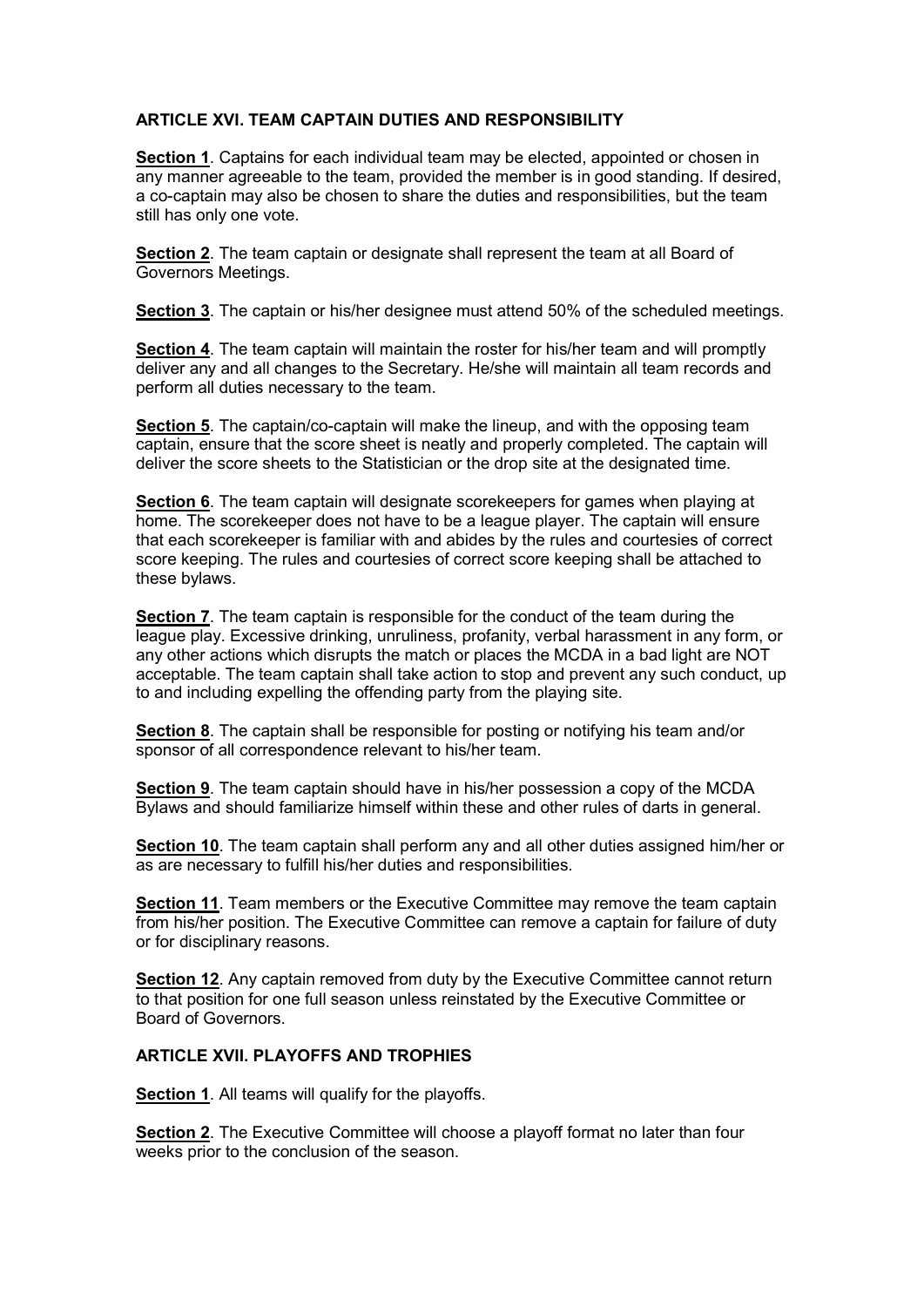Section 3. Individual players will have to play a minimum number of games equal to 1.5 game per scheduled night to qualify for the playoffs.

Section 4. Individual players will have to play a minimum number of games equal to 2 games per scheduled night to be eligible to win for the best overall winning percentage or All-Star Rating.

Section 5. Playoff seeding will be determined first by Match Wins. If a tie occurs, the first tie breaker will be head to head match wins, the second tie breaker will be head to head game wins and the third tie breaker will be overall game wins. If a tie still exists, a coin toss will determine the higher seeding.

Section 6. No minimum number of games shall be necessary to receive any other award.

Section 7. The third leg of doubles 501 will only count as two points so there will be a total of 24 match points.

Section 8. Playoff ties shall be broken with a game of six on six 1001 single in double  $\overline{off}$ 

## Appendix A. Equipment

- A. Two standard English-style bristle boards of good quality and in good condition must be secured to the wall so that the distance from the center of the board to the floor is five feet, eight inches, plus or minus one-quarter inch. (Champion Choice boards are not considered to be standard.)
- B. The "20" scoring wedge shall be the darker of the two wedge colors and positioned as the top center wedge.
- C. Lights must be mounted in such a way as to light the board brightly, reduce shadows to a minimum, and not impede the flight of the darts. Sufficient contrast lighting of the throwing areas shall be provided so that dart throwing is not hampered by the lack of visibility or distracting lighting.
- D. The toe line shall be a fixed toe block or tapeline, in place and visible at all times. The distance from the toe line to the face of the board will be seven feet, nine and one-quarter inches, plus or minus one-quarter inch. This distance will be measured from the back side (shooter's side) of the toe block or the front side (Board side) of the tapeline. Players may shoot from any reasonable distance behind the toe line. (If a player shoots from a distance less than the minimum, the captain of the opposing team should inform the shooter's captain, so that he/she may inform the shooter of the problem. Any further violations by that player will result in forfeiture of the shooter's score for the offending dart(s) thrown, with the thrown dart(s) remaining where it has landed until completion of the turn.)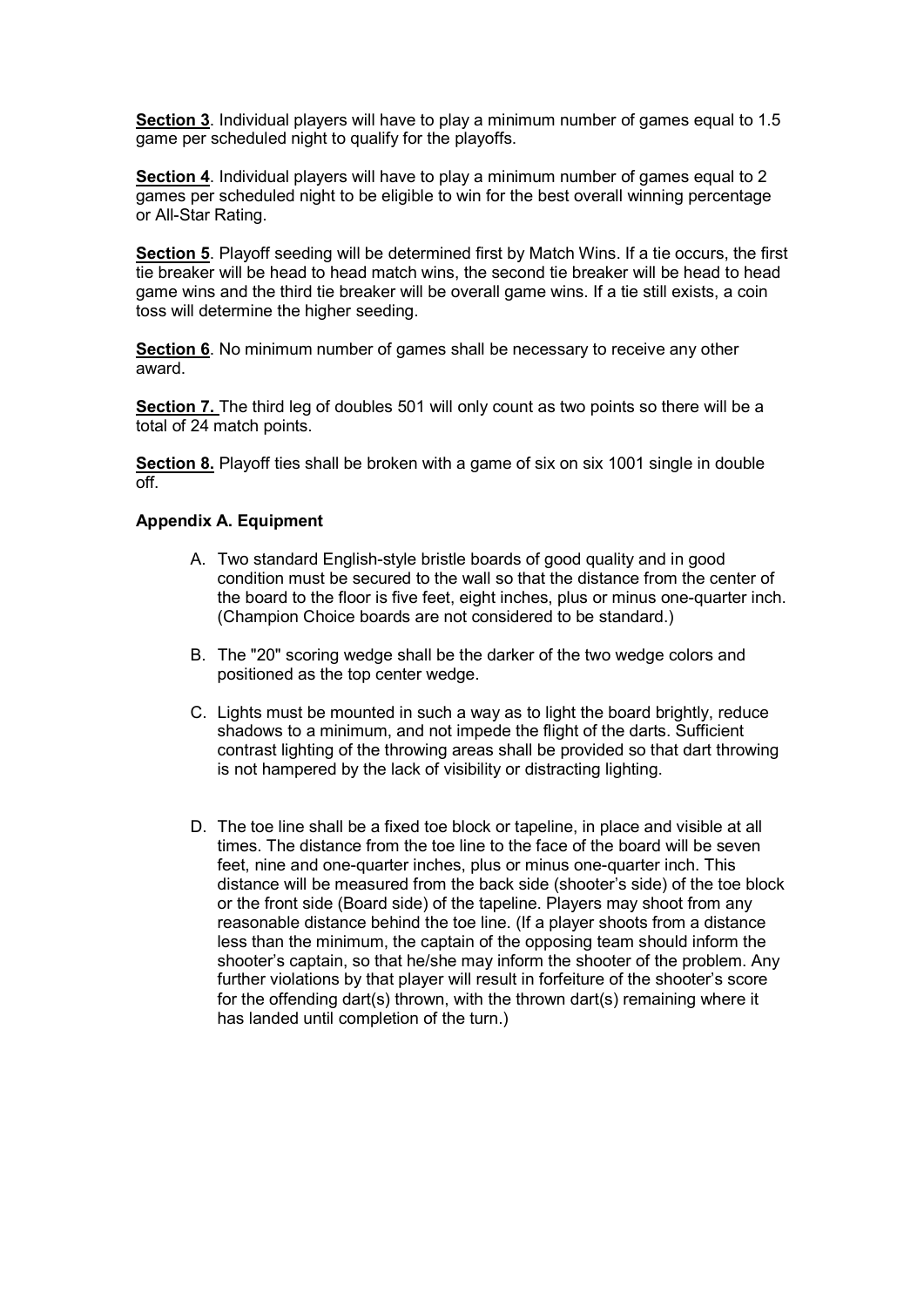- E. Dartboards should be placed so that the edge of the board is a minimum of 18 inches from any ceiling and 24 inched from an abutting wall or elevated area. Multiple boards must be placed a minimum of 24 inches from each other. Scoreboards should be placed to the outside of either board (i.e. to the left of the left board and to the right of the right board). If the scoreboards are placed between the dartboards, the distance from the outer edge of each scoreboard must be a minimum of three inches from the other scoreboard or either dartboard.
- F. MCDA suggests that each sponsoring establishment provide a designated area for the prominent display of result sheets or standings and other darts information.
- G. If, in the opinion of one of the participating teams, an equipment problem exists, a protest shall be made to the home team captain prior to the start of the match. If the problem cannot be resolved, the match shall be played, and a protest should be filed in accordance with MCDA protest procedures.
- H. For noncompliance with Rules A through E, all "home" matched shall be played "away" or at a neutral site until the deficiencies are corrected.
- I. An establishment will be accepted as a sponsor for MCDA league competition only if it is in compliance with the above equipment standards
- J. Electronic Scoreboards may be used as long as each captain agrees to use the device. If it is not agreed upon then the score must be kept on the standard dry erase/chalk type board

# Appendix B. Scoring and Marking

- A. The home team will be responsible for supplying a scorekeeper for every game.
- B. In 01 games, a player "busts" when scoring more points or one point less than the number of points remaining in the game, or when scoring the exact number of points remaining when the last dart thrown is not a double. After a "bust", the score remains as it was prior to the turn. Darts thrown after a finishing do not count. (See Article XIII, Section 8, Point E)
- C. For a dart to score, it must remain in the board for five seconds after the last dart is thrown. The tip of the dart must touch the bristle-scoring surface to count.
- D. A dart's score shall be determined from the side of the wire in which the point of the dart enters the board.
- E. A dart is "thrown" when it leaves a player's hand as the hand and arm move toward the board, after the player has taken a position at the line. A dart that is dropped while a player is taking position at the line, or resetting for a second or third throw, does not count as a thrown dart. A dart scores as thrown, even if deflected, whether or not it strikes the board.